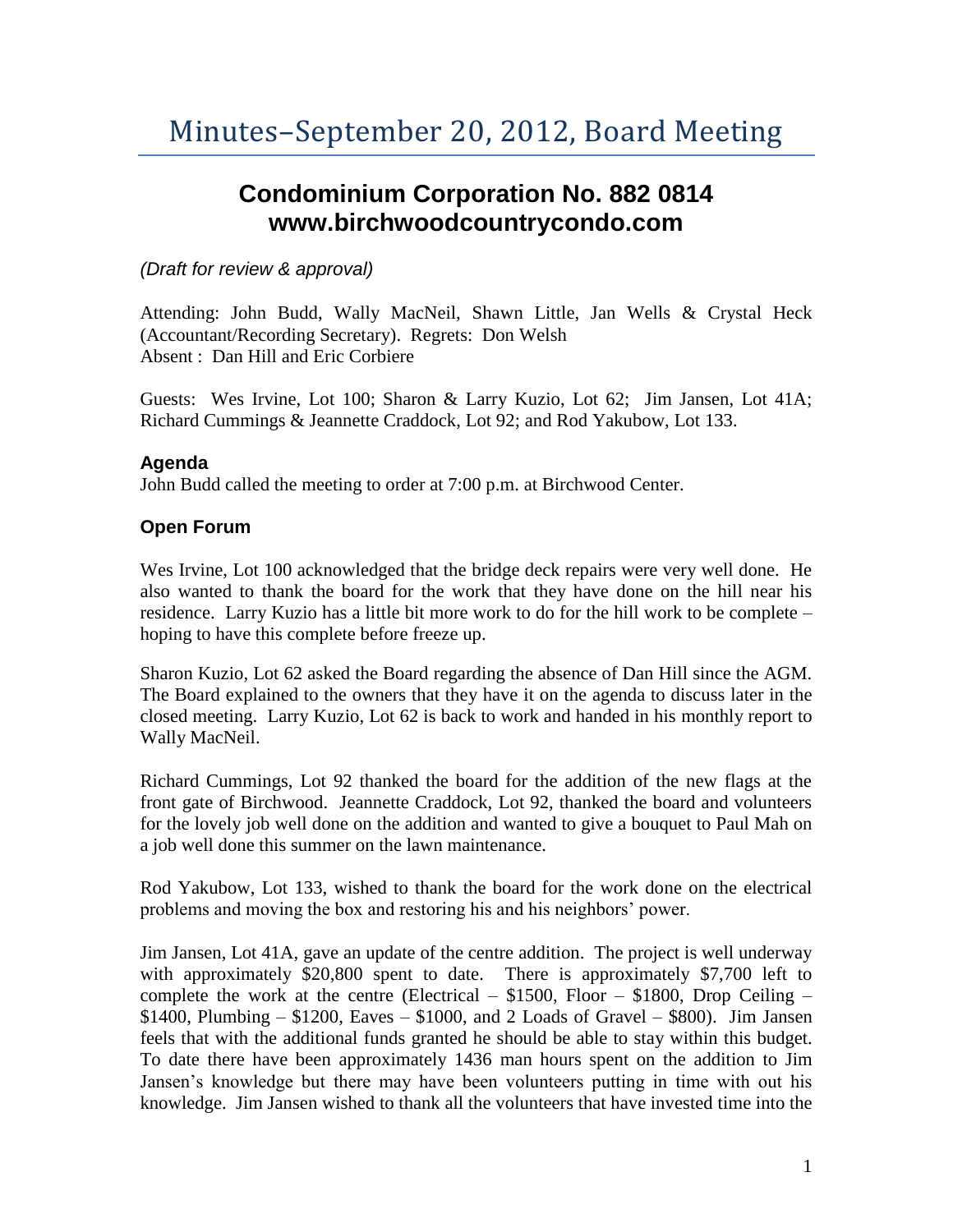addition so far. Jim Jansen would like to see the Board put together some kind of acknowledgement party after the AGM in June, 2013 for a grand opening of the community centre.

Shawn Little, Lot 160 expressed concerns with the security system at the clubhouse. He has heard it numerous times over the last weekend as the clubhouse is a target for breakins. The Board members suggested that he call the security number that is posted on the door and report these problems as well as the RCMP.

The open forum was completed at 7:25 p.m.

## **Board Portion of Meeting**

John Budd called the Board portion of the meeting to order at 7:30 p.m. Shawn Little moved that the August 23, 2012, meeting minutes be accepted as corrected, seconded by John Budd, carried unanimously. Correction to the minutes was Lot 42, Denis Bellevance instead of Dennis Frunchuk.

## **Water Report**

Rod Yakubow supplied the board with his July and August written reports. July usage was 206566 gallons with 16 gallons of chlorine used. August usage was 173967 gallons with 20 gallons of chlorine used.

Rod Yakubow received the Alberta Environment Engineering Report from 2011 prepared by Hugh Mac with his recommendations. This report was handed in for filing as he was going to get back regarding a revision to some of his recommendations. The recommendations were quite costly (124K) and based on a big city budget. Hugh Mac will get back with some recommendations that are affordable to the Board. Rod Yakubow suggested to the board that we should postpone purchasing a new spare pump in case the recommendations come back that a smaller pump is recommended.

#### **Site services**

Larry Kuzio submitted his written report which detailed duties provided for the month of August 24 to September 20, 2012. His report detailed the work completed on the bridge and electrical work on Lot 131 to Lot 134. He also replaced locks on the mechanical room and washhouse, changed batteries and memory card on the dumpster camera.

Wally MacNeil received an application from Lot #20 regarding a mobile home and relaxation of set back requirements on this property. Wally MacNeil requested that the Board send a letter to the owner requesting a clearer picture of the mobile home and the necessity of a development permit from both the board as well as the Brazeau County signed by all four owners.

Wally MacNeil had received a few complaints regarding the state of the road by the septic contractor over the past month. Peter Tadman, Jim Jansen, and Wally MacNeil attended a Brazeau Council meeting to discuss the letter that the board received from Mobuck Holdings Ltd. regarding the use of the RR 55. Council suggested that this needs to be addressed between Mobuck Holdings Ltd., Birchwood Village Greens, and the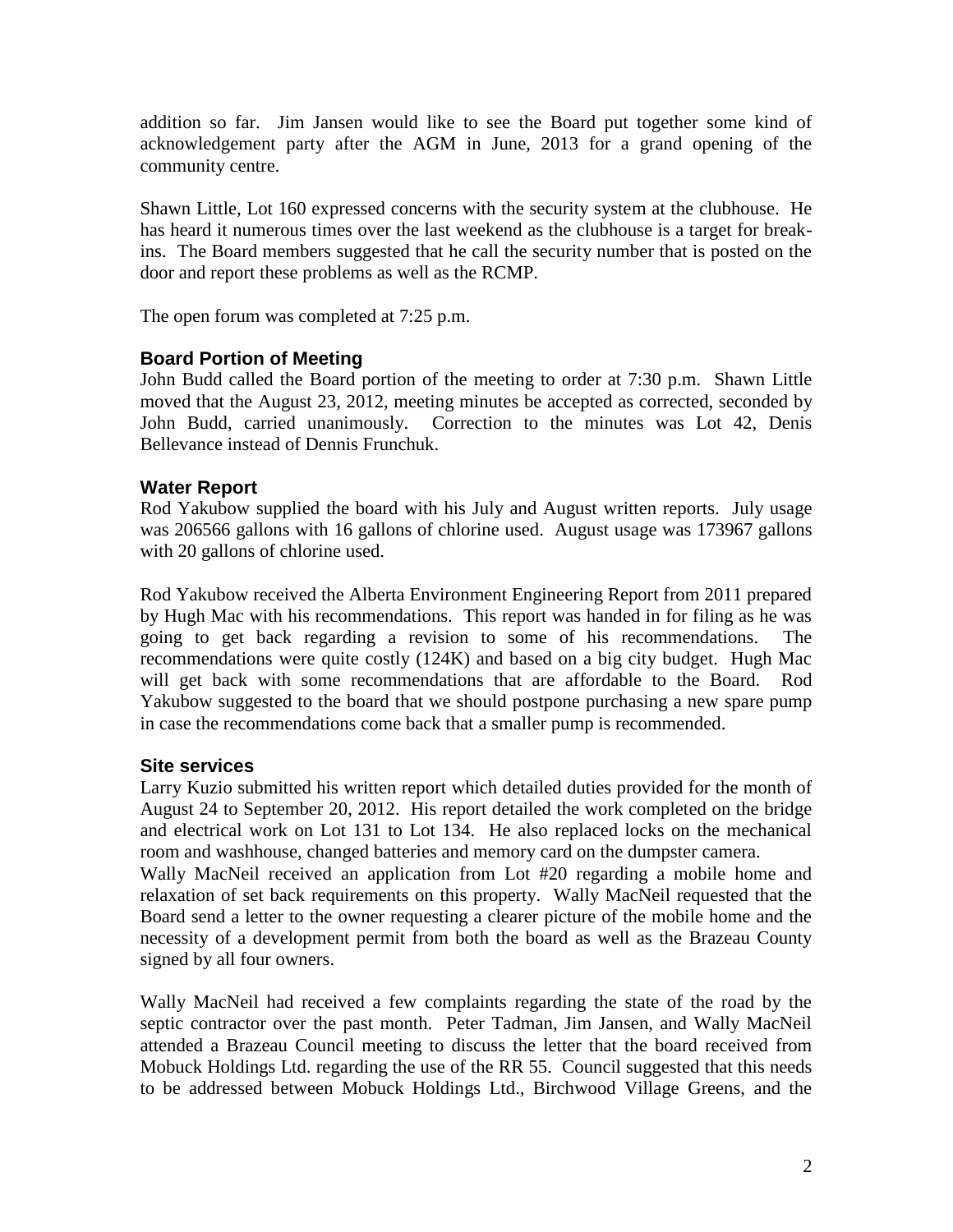Board. The usage for emergency vehicles had not changed so it doesn't affect the Brazeau County. Wally MacNeil and Peter Tadman together wrote a letter to Mobuck Holdings Ltd. requesting a phone number, copy of their land title or legal land descriptions so that if owners need to use that road they have somewhere to contact the land owner to make the \$2500 payment for use of the road.

The Brazeau County was asked if there was anything that they could do regarding the fire hazard of the golf course. Brazeau County is planning to send out a representative on September 25, 2012 to take a look and make a decision whether or not if there is something that they can do. Jan Wells will prepare a letter to the Birchwood Golf Course mortgage company if mowing is necessary for safety reasons.

## **Treasurer**

Jan Wells provided the board with an update on the Bylaw responses. To date the Board has received approximately 57% of responses back. Jan Wells and Peter Tadman are still working on follow up phone calls to check on the outstanding responses to date.

#### **Financial Report**

July 2012 financial reports were submitted to the Board as information. Wally MacNeil moved that the financial reports be accepted as information, Shawn Little, seconded, carried unanimously.

## **Old Business**

The bridge deck was repaired last week. The contractor was able to purchase 2" rough treated fir from Edmonton which resulted in a savings for the Board. Also, the Board did not have to pay for disposal of the old deck boards leaving a further savings from the original quote.

The playground report was discussed with the recommendations of an upgrade of approximately 10K to 42K to get it up to CSA standards. It was deemed to be unsafe so with recommendations from our insurance company as well as the playground inspector the Board will proceed to dismantle the playground. Shawn Little will continue to look into usage, grants, and fund raisers to possibly rebuild the playground at a later date. Wally MacNeil, John Budd, and Shawn Little will get the playground dismantled later this week.

Tri-Electric restored power to Lot 133 and Lot 134.

Camera for entrance gate has not been purchased as yet so this item is tabled to next meeting.

Flags were purchased and installed up near the entrance. Thanks to Shawn Little for volunteering to do this.